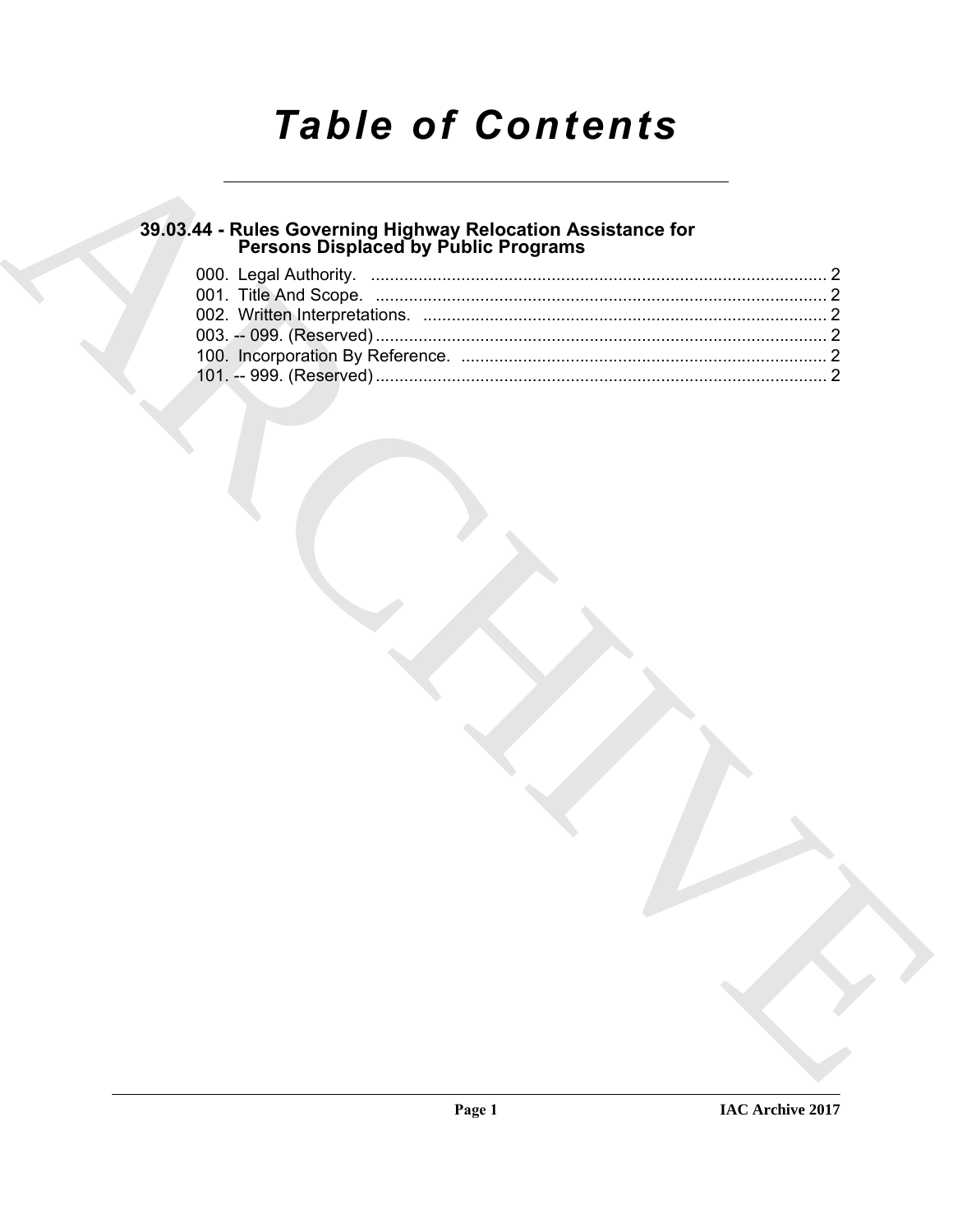#### **IDAPA 39 TITLE 03 CHAPTER 44**

### **39.03.44 - RULES GOVERNING HIGHWAY RELOCATION ASSISTANCE FOR PERSONS DISPLACED BY PUBLIC PROGRAMS**

### <span id="page-1-1"></span><span id="page-1-0"></span>**000. LEGAL AUTHORITY.**

The Idaho Transportation Board adopts this rule under the authority of Chapters 1 and 20, Title 40, and Chapter 11,<br>Title 58, Idaho Code, and any amendments thereto. (7-1-97) Title 58, Idaho Code, and any amendments thereto.

#### <span id="page-1-2"></span>**001. TITLE AND SCOPE.**

**SHOLA4 - RULES OOVERING THE MANUFER COORDINATION ASSISTANCE FOR<br>
IEEE, ALAAL ALITHORITY,**<br>
1968 - LA ARCHIVE COORDINATION CONTINUES INTO A CONTINUES IN A CONTINUES IN A CONTINUES IN A CONTINUES IN A CONTINUES IN A CONTIN The purpose of this rule is to ensure that persons displaced as a result of all state, federal or federally assisted projects are treated fairly, consistently and equitably, so that such persons will not suffer disproportionate injuries as a result of projects designed for the benefit of the public as a whole and further that displaced persons are dealt with in a manner<br>that is efficient and cost effective. (7-1-97) that is efficient and cost effective.

#### <span id="page-1-3"></span>**002. WRITTEN INTERPRETATIONS.**

Any amendments needed to add clarity or to comply with state or federal law will be kept in the Right of Way Manual of the Idaho Transportation Department. (7-1-97) of the Idaho Transportation Department.

#### <span id="page-1-4"></span>**003. -- 099. (RESERVED)**

#### <span id="page-1-7"></span><span id="page-1-5"></span>**100. INCORPORATION BY REFERENCE.**

**01. Regulations Incorporated**. 49 CFR Part 24 Uniform Relocation Assistance and Real Property Acquisition Regulations dated March 2, 1989 and amendments thereto.

**02. Availability of Records**. Copies of the 49 CFR Part 24 Uniform Relocation Assistance and Real Property Acquisition Regulations can be obtained from the Superintendent of Documents, U.S. Government Printing Office, Washington, D.C. 20402. (7-1-97)

#### <span id="page-1-6"></span>**101. -- 999. (RESERVED)**